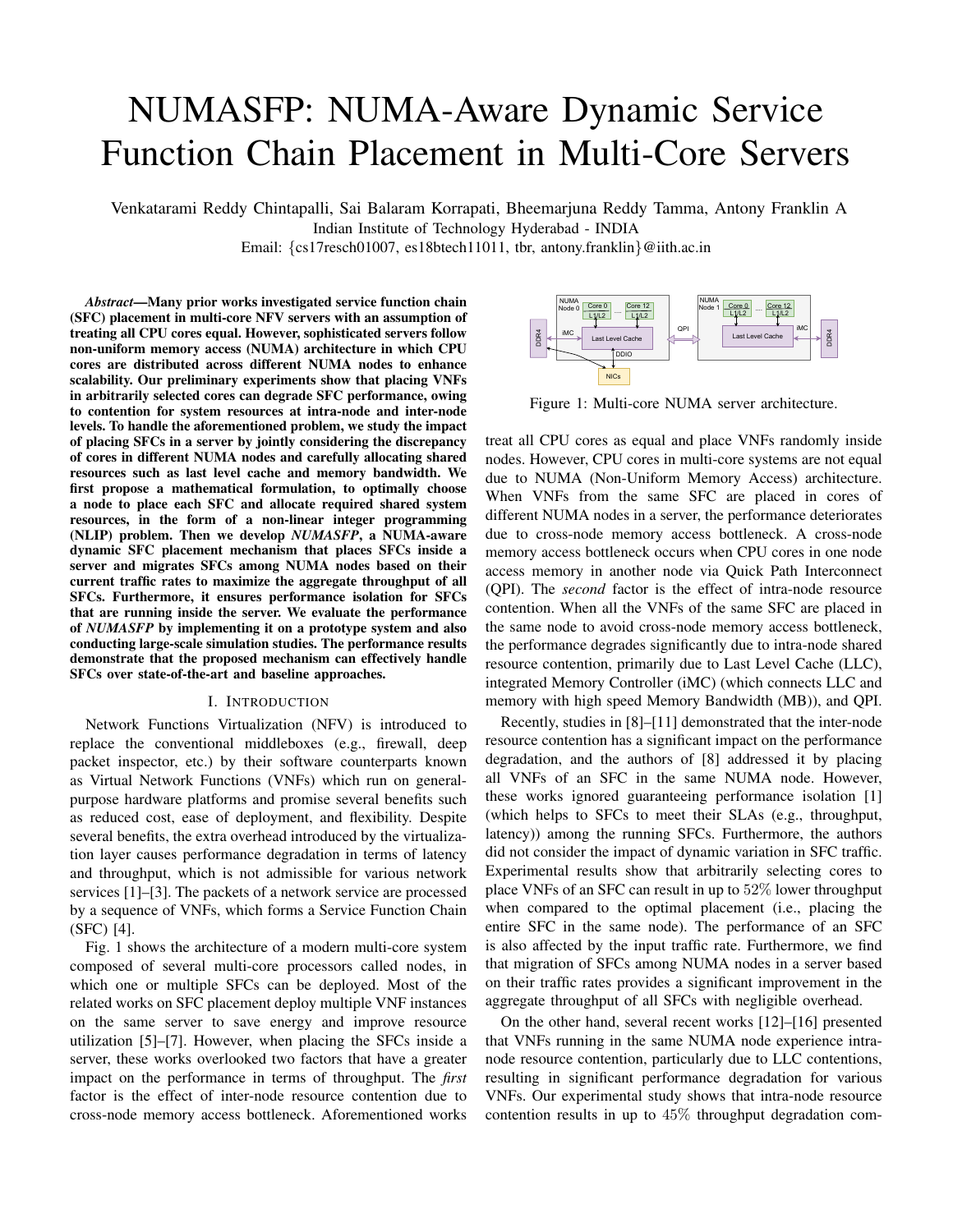pared to running that VNF alone. To address this intra-node contention, aforementioned works used the Intel's Cache Allocation Technology (CAT) tool [17] to partition the LLC cache ways and assign it to VNFs running in a node. However, these studies ignored the impact of Memory Bandwidth (MB) contention for VNFs due to LLC allocations, and we attempt to demonstrate that it causes up to 20% reduction in throughput. We also demonstrate how it can be addressed by jointly allocating MB and LLC ways to VNFs using Intel's recently introduced resource partitioning tools i.e., Memory Bandwidth Allocation (MBA) [18] and CAT.

In this paper, we propose *NUMASFP*, a mechanism for NUMA-aware dynamic SFC placement with the objective of maximizing the aggregate throughput of all SFCs deployed on a general purpose processor (GPP) server. It guarantees performance isolation among the SFCs and thereby avoids performance degradation. It performs three main tasks: *first*, it chooses a node to place SFC; *second*, it allocates resources (i.e., LLC and MB) to each SFC to ensure performance isolation; and *finally*, it dynamically migrates SFCs between nodes based on their traffic rates. We profile each VNF to determine the required amount of resources (i.e., LLC and MB) based on its traffic rate. To migrate VNFs between cores on a server, we use the new docker feature *cpuset* [19]. The main contributions of this work are as follows:

- We showcase the impact of inter-node and intra-node resource contentions in a multi-core system on SFC performance and also highlight the importance of allocating MB along with LLC to guarantee performance isolation.
- We formulate the Dynamic SFCs Placement Problem (DSPP) as a Non-Linear Integer Programming (NLIP) problem with the objective of maximizing aggregate throughput of deployed SFCs in a server.
- We propose a NUMA-aware dynamic SFC placement mechanism (*NUMASFP*) to solve the DSPP problem and implement it on OpenNetVM [20], a high-performance container-based platform for NFV.
- Through extensive evaluations, we show how the proposed mechanism outperforms state of the art and baseline approaches.

# II. BACKGROUND AND MOTIVATION

In this section, first, we provide background details on the NUMA architecture and Intel RDT tools. Next, we present results highlighting the importance of addressing intra-node and inter-node contentions in order to ensure performance isolation for the SFCs deployed in a server.

# *A. NUMA Architecture*

Most of the GPP servers available in the market are based on NUMA architecture in which multiple CPU cores are grouped into nodes. NUMA architecture has many advantages such as reduced cost and increased scalability [21]. Each node has its own memory known as local memory and an advanced memory controller that allows it to access memory on all other nodes. For a node, local memory of another node is remote and accessing the remote memory is slower than accessing the local memory, as data must be transferred from the remote memory to the local memory through NUMA interconnect. A *crossnode memory access bottleneck* occurs when CPU cores in one node access memory in another node via QPI.

Each node uses iMC to connect to the local channels of DDR4 memory as shown in Fig. 1. Accessing the physical memory connected to a remote iMC is called remote memory access. The QPI interfaces are responsible for transferring data between two nodes.

#### *B. Intel RDT Tools*

Intel RDT [22] provides the capability to partition system resources like LLC and MB in a way that their usage can be restricted to co-located applications, containers, and Virtual Machines (VMs). Cache partitioning capability is known as Cache Allocation Technology (CAT) [17] and bandwidth limiting capability is called as Memory Bandwidth Allocation (MBA) [18].

Cache Allocation Technology (CAT): CAT enables partitioning of the LLC and allocates the LLC partitions to specific cores of the node. CAT introduces 16 Class of Services (CLOS) to entitle cache partitioning, and a core or a set of cores can be associated with a specific CLOS. The available cache ways/partitions can be dynamically allocated to each CLOS using Capacity Bit Mask (CBM), which indicates how much cache can be used by each CLOS. Cache partitioning based on CAT can be configured with the help of *pqos* [23] program or by using *libpqos* libraries. Note that, the number of cache partitions is architecture-dependent.

Memory Bandwidth Allocation (MBA): The MBA feature provides indirect and approximate control over MB that is available per core. It actually throttles the outgoing traffic from the L2 cache to the LLC by injecting a delay to each outgoing request. The MB throttling value is defined as a percentage and the upper-bound and granularity of MBA are machine dependent. It provides a method to control VNFs which may be over-utilizing bandwidth relative to their priorities and thus improves the performance of high priority VNFs. Like CAT, CLOS is used here too for throttling the MB for different cores. MBA levels in terms of percentage can be assigned to the required CLOS dynamically up to 90% in steps of 10%.

#### *C. Motivation*

Fig. 2 shows the setup used for conducting experiments with two main components: System Under Test (SUT) and packet generator. These components are running on similar type of servers with two Intel Xeon Gold 6126 48-core CPUs at 2.60GHz, 98 GB memory, with Ubuntu 18.04 with kernel 4.4.0- 131-generic. Each CPU has 19.7 MB size LLC with eleven LLC ways that can be partitioned among services through CAT. Servers are connected in back-to-back manner with dual-port 10 Gbps (20 Gbps total) DPDK compatible NICs to reduce switch overheads. These two NICs are installed on the NUMA Node 0, which we refer to as local node, and the other node as remote (Node 1). We use Pktgen [24], a DPDK-based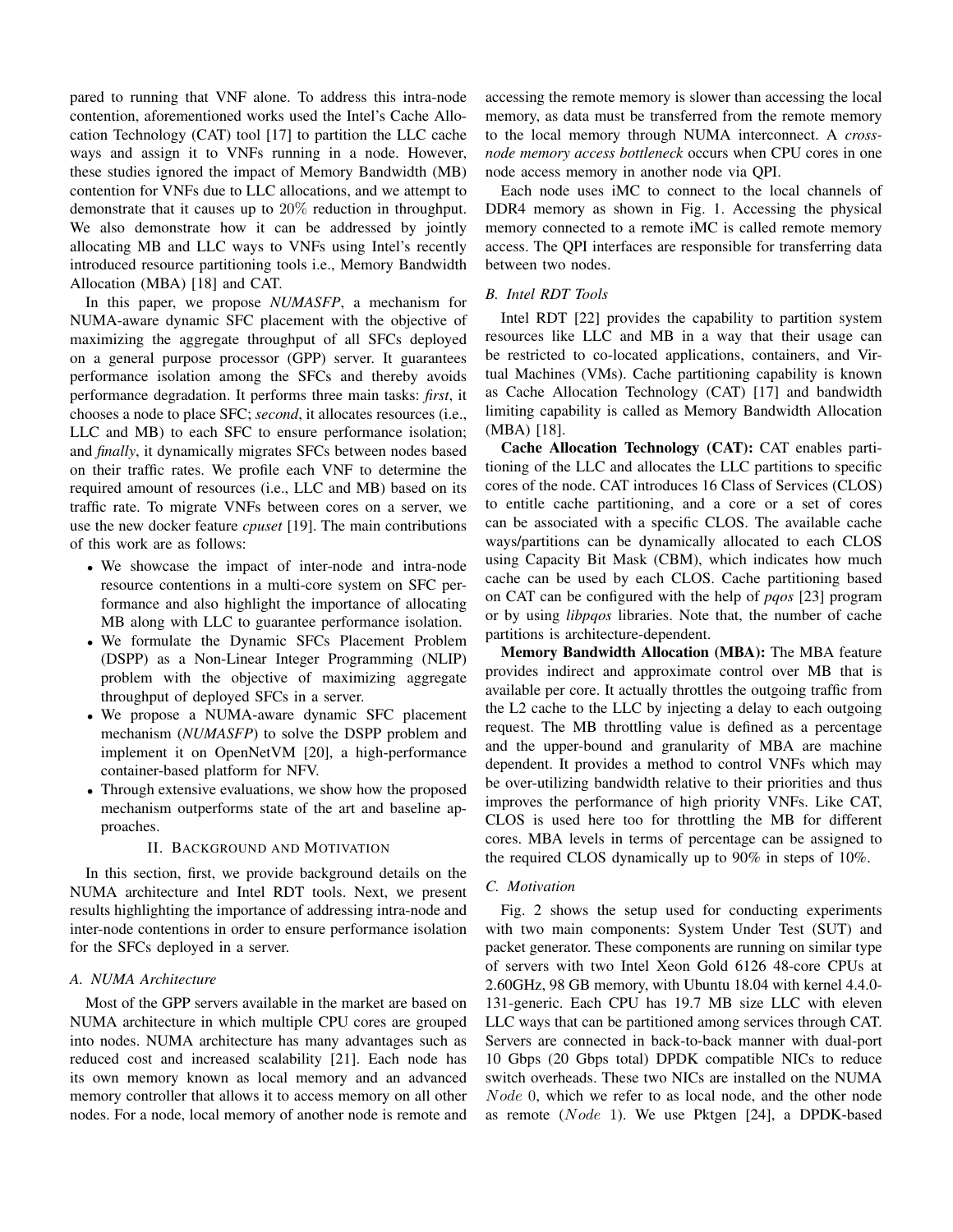

Figure 2: The experimental setup used for measuring the impact of interference.

high-speed traffic generator, for generating traffic rates. On the SUT, we installed OpenNetVM platform on the local node and deployed specific DPDK enabled VNF (called target VNF) or sequence of connected VNFs (called SFC) which receives input traffic, processes it, and sends back to the sender. Each VNF runs on a dedicated core and uses memory attached to the local node. Our study involved different experimental scenarios, where for each scenario, we measure the throughput of the target VNF or SFC by varying traffic rates  $(64B)$  packet size) from 1 Gbps to 10 Gbps. Experiments for each case is repeated 10 times and the average results are presented. Moreover, it needs to be stated that each experiment is run for 60 secs. In these experiments, performance results are presented in the absence of intra-node contention.



Figure 3: Variation in VNF throughput vs. input traffic rate for different placements of the target VNF.

*1) Performance Impact of SFC Placement in a Server:* NUMA Impact - Minimal VNF: In the first scenario, VNF is placed on Node 0, whereas in the second scenario, VNF is placed on *Node* 1. Fig. 3 depicts the observed throughput of the target VNFs (VNF1: Basic Monitor (BM); VNF2: Firewall (FW)) [25] for traffic rates ranging from 1  $Gbps$  to 10  $Gbps$ . The throughput of these VNFs has reduced significantly for higher input traffic rates when running in  $Node\ 1$  than when they are running in *Node* 0. This is due to the overhead involved in remote memory access. Furthermore, we also observe the performance of a target VNF depends on its functionality. **Observation 1:** It is important to select a right node when deploying a VNF instance in a server. A VNF performance is affected by its functionality, incoming traffic, and the node on which it is running. One may need to migrate VNFs between nodes based on traffic rates to increase their throughput and thereby meeting the SLAs.

We conduct another experiment to see how VNF migration among nodes affects the performance (refer Fig. 4). We start



Figure 4: The effect of VNF migration between NUMA nodes on VNF performance in a server.

by running a BM VNF alone in the remote node. The target VNF achieves the maximum throughput for the first 10 secs when the offered load is below 7 *Gbps*; however, its throughput degrades as its input traffic rate increases to 9 Gbps at 11 secs. We migrate<sup>1</sup> the target VNF to the local node at 13 secs and notice seamless migration with a minimal performance impact in the immediate second. This is due to the availability of high speed bandwidth between NUMA nodes (19.2 GB/s in the SUT). From this, we recommend migrating VNFs among NUMA nodes based on traffic rates to provide a significant improvement in the aggregate throughput of all VNFs with a negligible overhead.

NUMA Impact - Service Function Chain: The impact of NUMA placement on SFC performance is depicted in the following scenario. We place an SFC of three VNFs (VNF1: BM, VNF2: Router (RT), and VNF3: Simple Forward (SF)) [25] at two possible locations (Node 0 and/or Node 1), resulting in a total of nine possible placements. For example, combination  $0 - 1 - 0$  represents a placement in which BM is placed on Node 0, RT is placed on Node 1, and SF is placed on Node 0. Since no packet copying is required between the nodes in case of 0−0−0, it is expected to be the best-case scenario. Placement  $1 - 0 - 1$ , on the other hand, is expected to be the worst case, as each packet must traverse through cross-node four times, adding a lot of packet copying overhead and resulting in the lowest throughput.

Fig. 5 shows the throughput observed for four different SFC placements. It is observed that arbitrarily selecting cores to place VNFs in an SFC can result in 52% lower throughput compared to the optimal placement combination  $(0 - 0 - 0)$ . Best performance can be obtained either by placing entire SFC in remote or local node. When SFC is placed in the remote node  $(1 - 1 - 1)$ , the performance degrades by 22% due to remote memory access overhead. On the other hand, when we place some VNFs on the local and others on the remote node  $(1 - 0 - 1)$ , we see 52% throughput degradation when compared to the optimal. This effect can be seen due to both excessive packet copying between nodes and remote memory access overhead. By this, we can say that cross-node memory bottleneck causes significant performance degradation in addition to remote memory access overhead.

Observation 2: It is always recommended to place all VNFs

<sup>1</sup>We used *cpuset* feature in docker to migrate the target VNF between cores.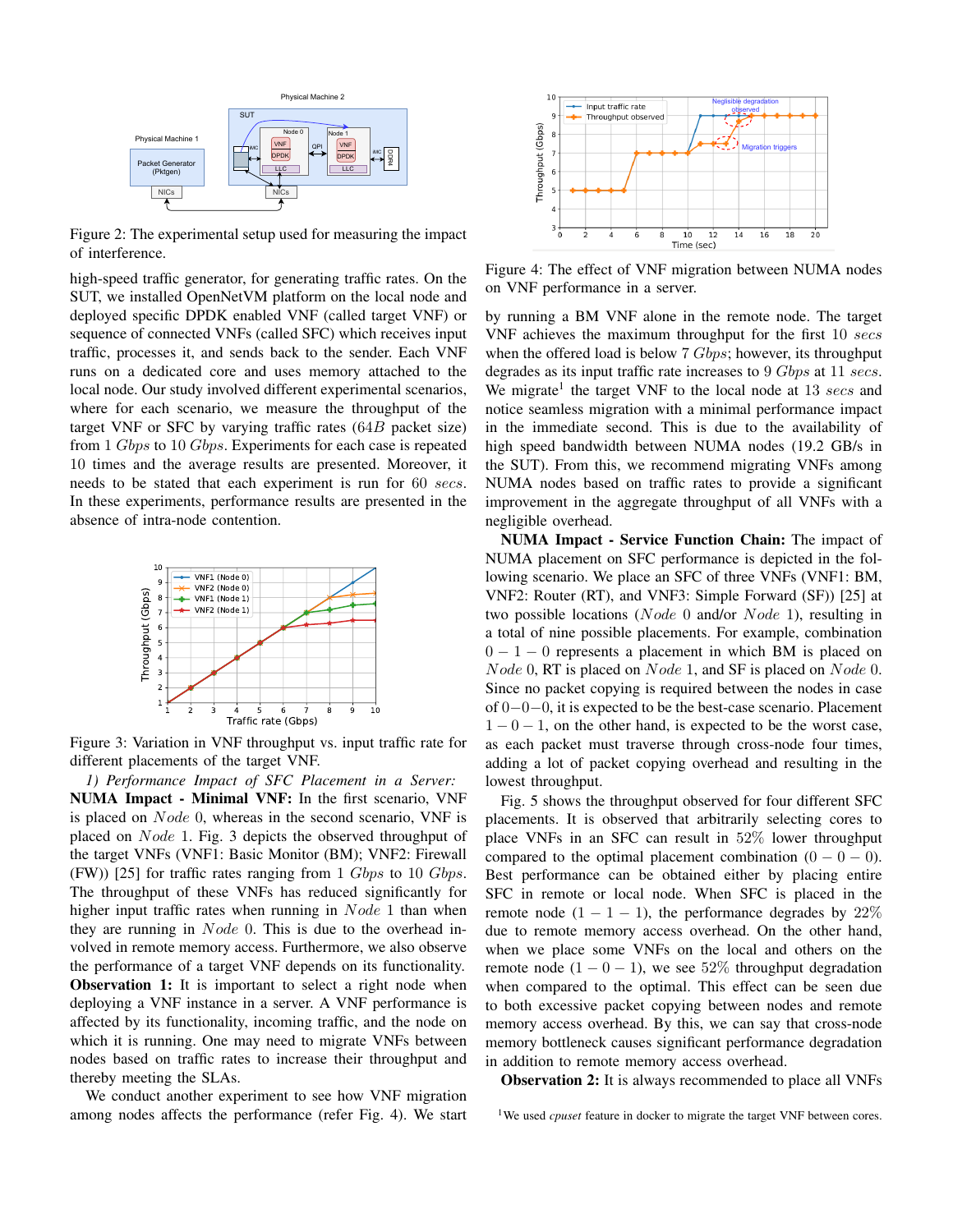

Figure 5: Variation in SFC throughput vs. input traffic rate for different VNF placement combinations.

of an SFC in the local node if it has enough cores; otherwise, the entire SFC should be placed in the remote node rather than splitting VNFs of the SFC among nodes of the server.

It is challenging to guarantee performance isolation to SFCs in the above scenario, regardless of the node used for SFC placement. It all depends on how aggressively the co-located services are accessing shared resources such as LLC and MB.



((a)) Controlling LLC only (using ((b)) Controlling LLC as well as mem-CAT). More cache ways are given to ory bandwidth. Memory link access for VNF service running in Core 0 as the VNF service running in Core 1 it is the high priority one. The other is restricted by using MBA support to service running in Core 1 gets fewer ensure that the high priority NF service cache ways, resulting in highly fre-indeed gets high priority. quent cache misses and saturating the memory link.

Figure 6: Importance of Intel RDT tools (CAT and MBA).

*2) Towards Guaranteeing Performance Isolation :* Importance of MB along with LLC: Here, we demonstrate the impact of intra-node resource contention when a target VNF is co-located with other workloads in the same node. We experimented with Firewall VNF [25] with Stress-ng [26] as its noisy neighbor, which causes a lot of LLC misses and MB usage to induce sufficient stress on the memory subsystem. To avoid contention for CPU cycles, both Firewall and the noisy neighbor are configured to run on dedicated cores.

Most recent works [13]–[16] in NFV have shown the impact of LLC contention and overcome it by using Intel's CAT tool. In this work, we show the importance of controlling MB along with LLC in order to achieve performance isolation. The problem of allocating LLC ways only to the co-located VNFs is demonstrated in Fig. 6(a). If we do not control MB along with LLC, the workload which is given less LLC ways will contend more for MB and leads to performance degradation for the VNF which is given more LLC ways. It means, sometimes



Figure 7: Throughput observed for Firewall VNF for various experimental scenarios (VNF is running in  $Node$  0).

even when we allocate more LLC ways, it does not ensure performance isolation instead it causes another problem. In order to achieve performance isolation, we can use CAT and MBA to partition LLC and MB, respectively. They together help to perform resource allocation to the co-located VNFs and other services, and thereby improve the performance of high priority VNF as shown in Fig. 6(b).

Fig. 7 shows the importance of jointly allocating LLC and MB in order to meet performance requirements when a target runs alone in the server compared to *no resource allocation scenario* (*Unmanaged*: octans [8]) and *single resource allocating scenarios*. The amount of resources allocated is based on information obtained from the VNF profiling which is explained in the following section. We observe that Firewall VNF achieves maximum throughput up to 8 Gbps of input traffic rate. From profiling, we find that with the minimum combination of five LLC-ways and 50% MB allocation in the server, this VNF exhibits maximum performance (for 8 Gbps input traffic rate) as that of when it is deployed alone in the server (*benchmark*). We allocate five LLC-ways and 50% of MB for the scenarios *LLC-only* and *MB-only*, respectively and leave other resource unallocated. When the resources are not allocated to the target VNF, its performance drops by 45% due to intra-node resource contention compared to when the target VNF is deployed alone. We observe that allocating LLC only does not always result in performance isolation due to bandwidth saturation and it could result in 20% reduction in throughput. We repeated each experiment 10 times and plotted the results with 95% confidence.

**Observation 3:** The performance of a VNF is highly dependent on both LLC and MB partitioning. In order to ensure performance isolation, the allocation of MB along with LLC is of paramount importance in GPP servers.

## III. VNF PROFILING

In this section, we briefly describe the adopted VNF profiling procedure and provide insights on observed performance. We profile a variety of VNFs available from OpenNetVM. The main goal of the VNF profiling is to efficiently profile each of the VNFs, understand its performance characteristics, and build a lookup table, thereby helping the NFV orchestrator effectively allocating various system resources.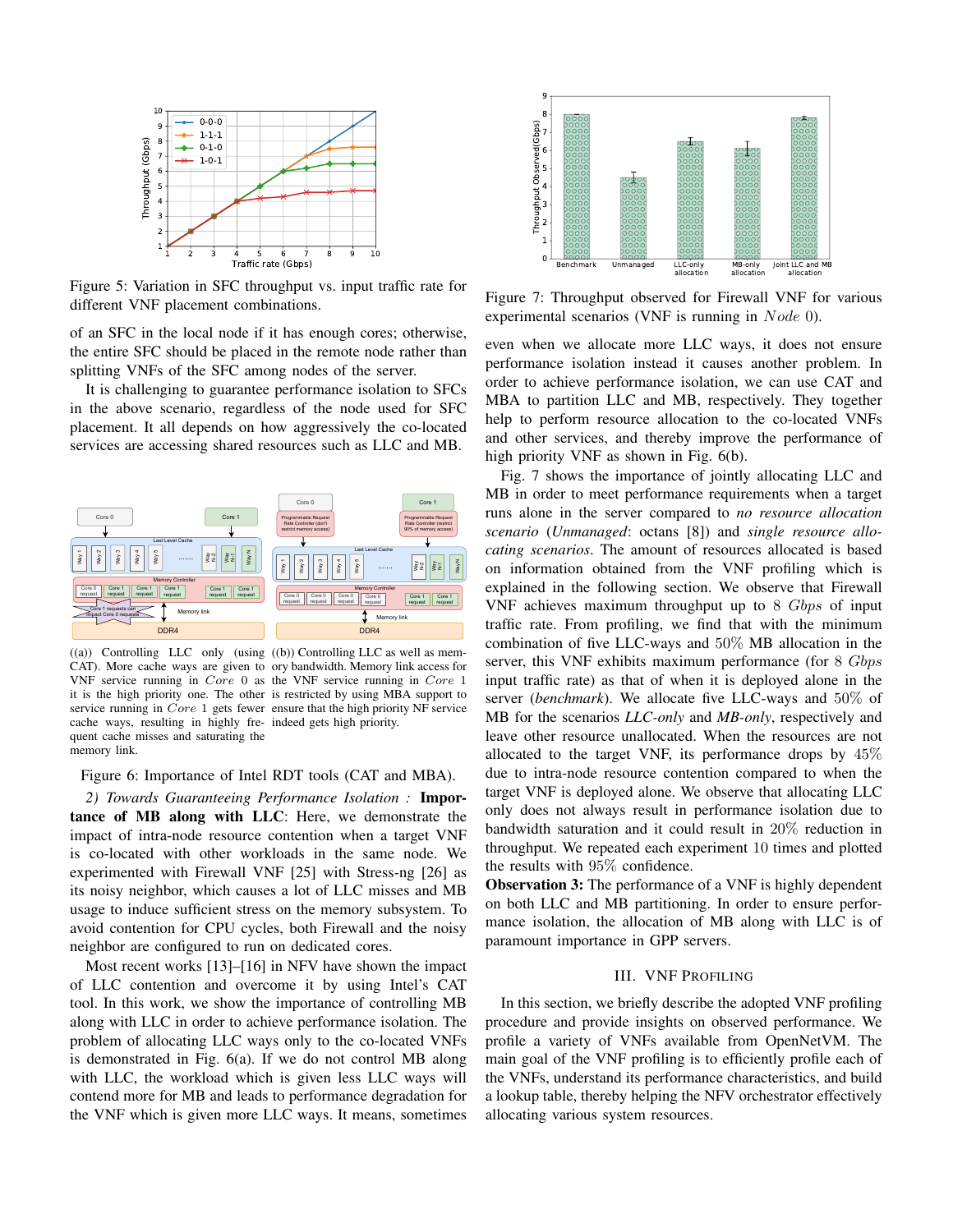| VNF            | Throughput<br>(Gbps) | 1-4    |        | $6 - 7$ | 8      |        | 10     |
|----------------|----------------------|--------|--------|---------|--------|--------|--------|
| Router         | Local                | (2,10) | (2.20) | (3,20)  | (3,30) | (4,30) | (5,40) |
|                | Remote               | (3,20) | (3,30) | (5.30)  |        |        |        |
| <b>Basic</b>   | Local                | (2,10) | (2.20) | (2.30   | (4,30) | (4,30) | (4,50) |
| <b>Monitor</b> | Remote               | (3,20) | (3,30) | (4.40)  | -      |        |        |

Table I: Minimum resource combinations for two VNFs to achieve required throughput at local and remote nodes

The VNF profiler begins by constructing throughput vs traffic rate curves as a function of allocated LLC ways and MB. To build this curve for a VNF, the profiler runs the VNF alone on the SUT by pinning it on a dedicated core(s) and, at each step, increasing the allocated LLC ways and MB. From the constructed curves, the maximum achievable throughput for a combination of LLC ways and MB can be identified.

Table I shows the lookup table built for Router (RT) and Basic Monitor (BM) VNFs. The VNF resource requirement to achieve corresponding throughput is defined as a tuple  $(l_i, \ldots, l_n)$  $m_i$ ), where  $l_i$  and  $m_i$  denote the LLC ways and the MB level allocated to the VNF, respectively. The experiments exhibit that the combination of resources needed to achieve the guaranteed performance varies among VNFs. Moreover, it also depends upon the incoming traffic rate at the target VNF.

Observation 4: As the VNFs face varying traffic conditions during their lifespan, it is critical to address the dynamic allocation of LLC and MB to maximize the aggregate throughput of SFCs deployed on a GPP server.

In addition, Table I shows that the amount of resources required is lower when a VNF is deployed in the local node than when it is on the remote node. This is due to Data Direct I/O (DDIO) feature [27]. The DDIO enables NICs to copy packets to the LLC of the local NUMA node rather than going all the way to the main memory and back when the application reads the packets. This is only possible on the NUMA node to which the NIC is connected, not on the remote NUMA node. As a result, running a VNF in a remote node consumes more resources such as LLC and MB. Furthermore, due to remote memory access, VNF achieves less throughput when running at a remote node compared to when running at the local node.

**Observation 5:** VNF performs better when it is deployed on the local node compared to the deployment on a remote node. When all VNFs of an SFC are placed in the same node, its resource requirement is approximately equal to the maximum of resource requirements of its constituent VNFs. This is because all VNFs of the SFC share the same LLC on the node.

To illustrate how this works, consider an SFC of length two (VNF1: RT; VNF2: BM) with a traffic rate of  $7 \; Gbps$  that is to be placed in the server. We notice that if it is placed on the local node, the required resources are *max((3,20), (2,30)) = (3,30)*. *max* function returns the maximum value of each resource in the list of entries. The number of resources required, if it is placed on the remote node, is  $max((5,30),(4,40)) =$ *(5,40)*. This is because of all VNFs share the same LLC. This approach is known as *Max alloc*. When resources are allocated to each VNF independently, as in work [13], SFC uses the sum of resources of all VNFs and hence consumes so many



Figure 8: Variations in LLC and MB using *Sum alloc* and *Max\_alloc* approaches (SFC is deployed on the local node(0)).

resources of the node. We refer this approach as *Sum alloc*. In Fig. 8, the bottom, middle, and top plots depict the throughput achieved, LLC ways allocated, and MB consumed using these two approaches at input traffic rates ranging from 1 Gbps to 10 Gbps. Indeed, placing the entire SFC in the same node saves many system resources while not affecting its performance.

To the best of our knowledge, no existing work considered the joint allocation of system resources such as LLC and MB to the VNFs of SFCs along with choosing the right NUMA node inside a GPP server. In short, to design NUMA-aware dynamic SFC placement mechanisms, we have to take into account the impact of NUMA and traffic rate, and figure out which SFC needs to be migrated in order to improve aggregate throughput of SFCs deployed on GPP servers.

# IV. NUMASFP ARCHITECTURE AND PROBLEM FORMULATION

In this section, we present *NUMASFP* architecture followed by problem formulation.

## *A. NUMASFP Architecture*

*NUMASFP* is built on OpenNetVM platform and main components of its system architecture are depicted in Fig. 9. When a packet arrives at the NIC, the RX thread reads the quintuple, which includes the IP protocol, IP addresses, and ports of both source and destination. The hash of it is then determined to look up the Flow Table (which maintains all VNF Ids of each SFC) to steer the traffic to the corresponding VNF. Based on the position of the VNF in the SFC, the packet



Figure 9: NUMASFP Architecture.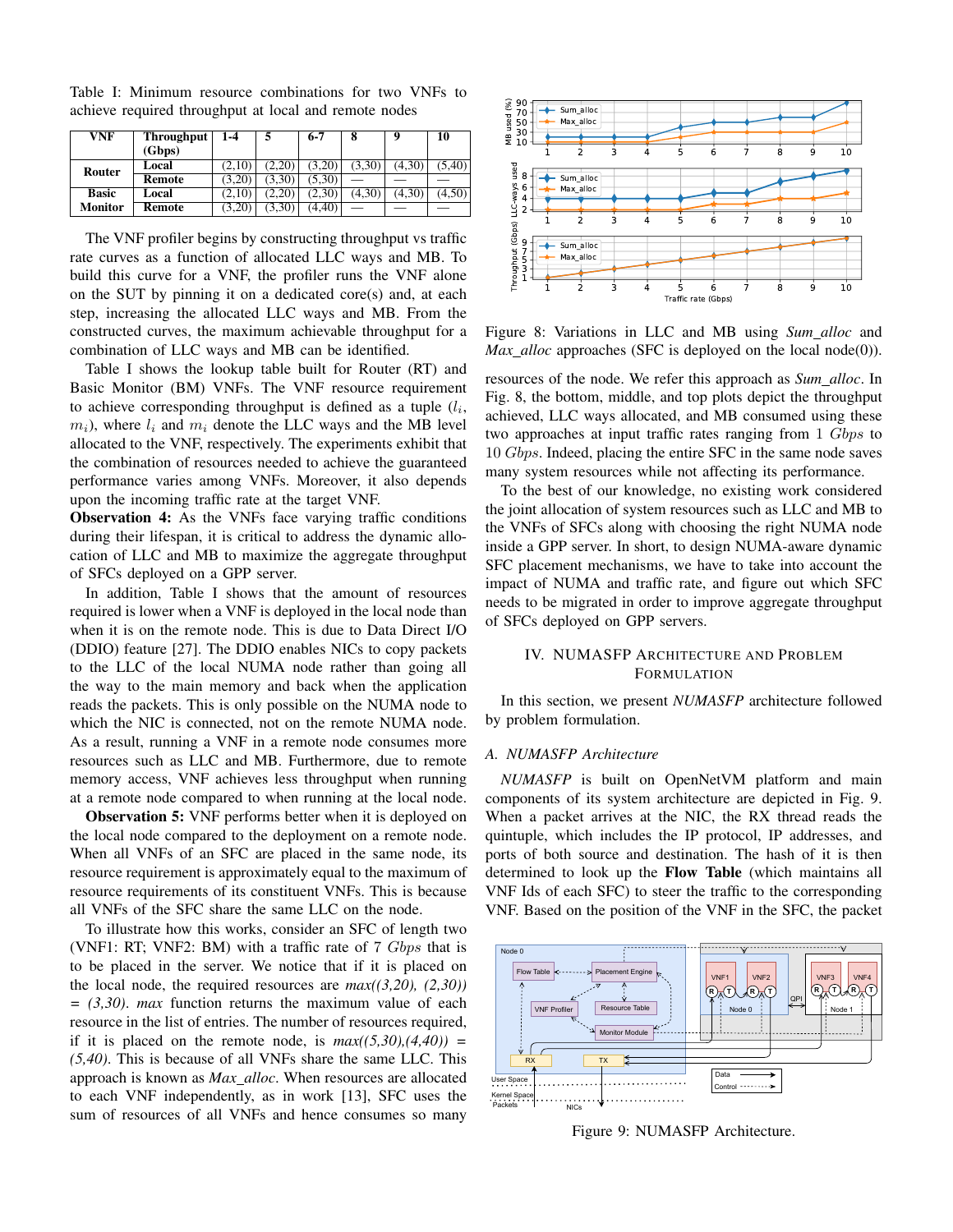can be sent to the next VNF or out through a port after the VNF has processed it. The main module of *NUMASFP* is Placement Engine, which collects the traffic rate of each SFC from the Monitor Module as well as the resource requirements from the VNF Profiler on a continuous basis and dynamically allocates them system resources. While the Monitor Module keeps track of the input traffic rate of each SFC, the VNF Profiler efficiently profiles each of the VNFs to understand their performance characteristics and builds the lookup table as described in Section III. The lookup table built by the VNF Profiler helps the Placement Engine to allocate various system resources efficiently. The Placement Engine also migrates SFCs (i.e., all VNFs of a chosen SFC) among NUMA nodes to maximize the aggregate throughput of all SFCs deployed on the server. Resource Table maintains the resources information (in terms of cores, number of LLC-ways, and percentage of MB) that the Placement Engine has allocated to each SFC. As the SFCs face varying traffic conditions during their lifespan, it is necessary to adaptively allocate LLC and MB to them and migrate them among nodes to maximize the aggregate throughput. We call this problem a Dynamic SFCs Placement Problem (DSPP).

## *B. Problem Formulation*

In this section, we formulate the DSPP problem as a Non-Linear Integer Programming (NLIP) model. We assume NUMA architecture described earlier where there are K nodes in the GPP server with  $C$  cores per node. A set of  $N$  SFCs needs to be deployed, where each SFC is composed of an array of chained VNFs. We assume that each VNF runs in a dedicated core to avoid CPU contention, and all VNFs belonging to a given SFC are placed in the same node. Each NUMA node ( $k \in K$ ) has the same number of resources  $R_{ki}$ , where j represents CPU Cores  $(C)$ , LLC  $(L)$ , or MB  $(M)$ . Besides, all NICs are assumed to be connected to the local node. Let  $x_{ik}$  be a binary variable representing if SFC  $i \in N$  placed in node  $k \in K$ . Resources required by SFC  $i$  when it is placed in node  $k$  based on its traffic rate is defined as  $a_{ij}^k$ , where  $j \in \{C, L, M\}$ . Resource information is obtained by profiling which is done in offline as described in Section III. Let  $P_i$  be the throughput of SFC  $i$  when it is placed in the local node, which is the optimal achievable value. Let  $\theta_{ik}$  be the performance drop rate when SFC  $i$  is placed in a remote node  $k$ . It is obvious that the performance drop is a referred value of optimal performance. Let  $\phi_i$  be the throughput of SFC i at a particular time instance and it should be noted that the objective is to maximize the aggregate throughput of all SFCs deployed on different nodes of the GPP server. Hence, it is formulated as:

$$
\max \sum_{i \in N} \phi_i \tag{1}
$$

where,

$$
\phi_i = x_{ik} * P_i * (1 - \theta_{ik}); \quad \forall k \in K, \ i \in N \tag{2}
$$

subject to the following constraints:

$$
\sum_{i \in N} a_{ij}^k * x_{ik} \le R_{kj}; \ \ j \in \{C, L, M\}, \ \forall k \in K, \ i \in N \quad (3)
$$

$$
\sum_{k \in K} x_{ik} \le 1; \quad \forall \ k \in K, i \in N \tag{4}
$$

$$
x_{ik} \in \{0, 1\}; \quad \forall \ k \in K, i \in N \tag{5}
$$

Eqn. (1) defines the optimization objective which is maximising the aggregate throughput of all the SFCs running in the server. Eqn. (2) defines the relationship between optimal performance and performance drop of SFCs when run in remote nodes in the server. Eqn. (3) states that the resource consumed should not exceed the capacity of many-core system during deployment. Eqn. (4) specifies that the SFC should be placed only once in the server. Eqn.  $(5)$  indicates whether SFC i is placed in node  $k$  or not. Since the optimal placement of SFCs is known to be NP-hard [8], the NLIP-based approach has a limitation of scalability due to its high computational complexity.

## V. HEURISTIC PLACEMENT ALGORITHM

In this section, we present the proposed heuristic algorithm followed by its complexity analysis.

# *A. Heuristic Algorithm*

Since DSPP is NP-hard problem, it cannot scale well, especially when the problem size increases. Algorithm 1 describes the proposed heuristic algorithm for DSPP, which is implemented in the placement engine module. Table II shows the definitions of all the variables used in the algorithms. The proposed algorithm has two major steps:

(1) *Initial placement:* It starts by locating the resources needed for each SFC in both local and remote nodes and sorts SFCs in descending order based on their traffic rates and begins placing SFCs in the local node until all of its resources are depleted. Then it attempts to place on a remote node (steps 3-7). It is based on the important empirical observations that the performance drops drastically as the number of cross-node packet copies in the SFC chain increases.

(2) *Dynamic SFC placement:* Since the input traffic rate of SFC changes over time, the required resources must be reconfigured rapidly to meet the performance guarantees of SFCs.

Based on the ingress traffic rates of SFCs at time interval  $t$ , step 11 computes the required resources for each SFC from the profiled data and stores them in matrix G. Firstly, resources are adjusted based on their availability to the SFCs where they are running, using procedure  $resource\_adjustment()$ . Because of the resource constraints at each node, even after adjusting the resources, some SFCs may still fail to meet the performance guarantees; thus, we do the SFC migrations between NUMA nodes. Steps 13-24 check for performance violations for each SFC and move an SFC to the list  $L_{mig}$  if it can be migrated to the remote node else to the list  $R_{m}$  if it can be migrated to the local node. The number of consecutive performance violations is used as a threshold parameter to determine if an SFC needs to be migrated. In our experiments, we set this value to 3. If the  $R_{m}$  list is not empty, the placement engine invokes the dynamic migration algorithm, in which SFCs from the remote node are migrated to the local node and vice versa.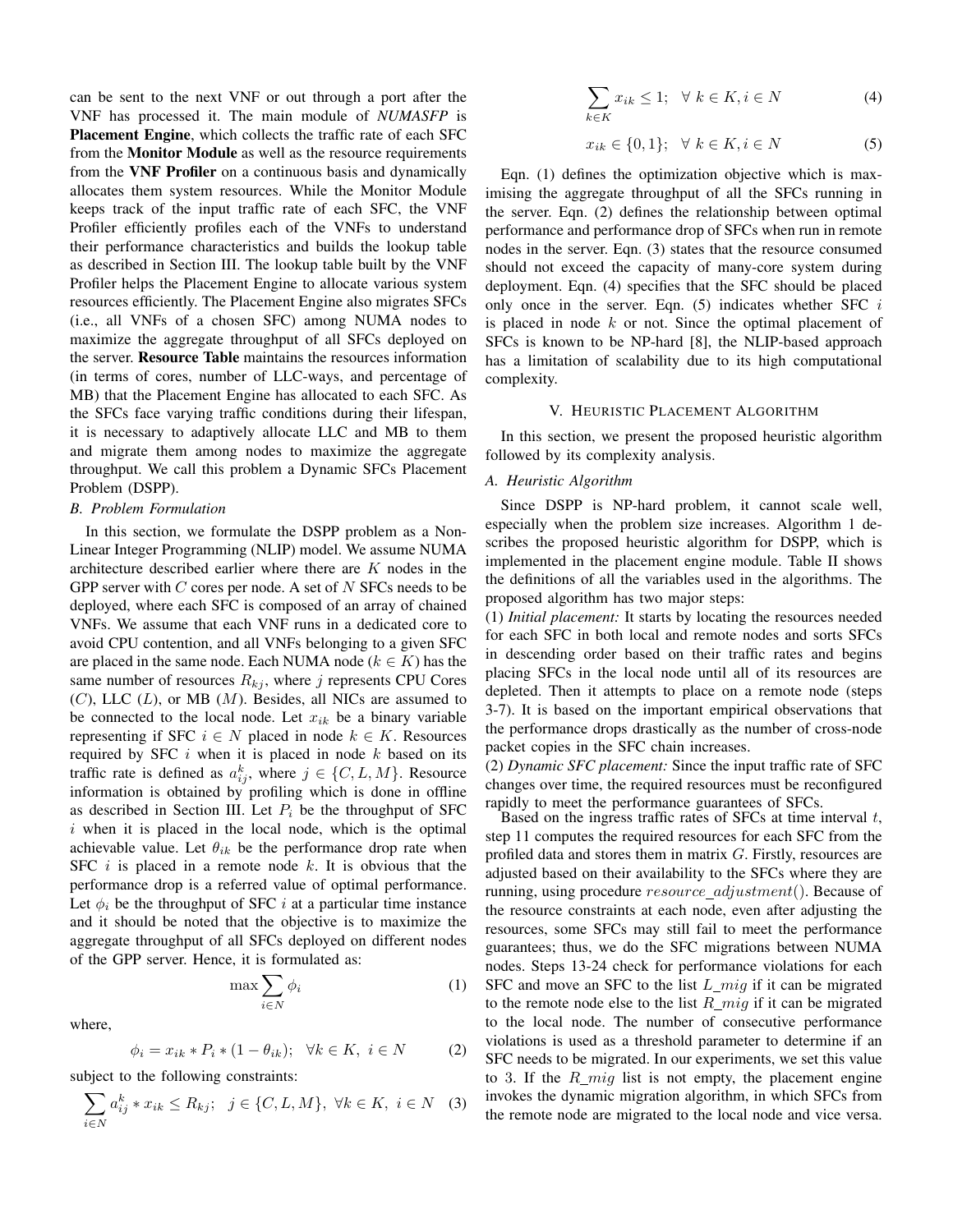Algorithm 1: Heuristic Placement Algorithm



Table II: Description of variables used in Algorithms

| <b>Variable</b>        | <b>Variable Description</b>                                                              |  |  |
|------------------------|------------------------------------------------------------------------------------------|--|--|
| max limit              | Maximum limit on number of violations                                                    |  |  |
| $max$ remote           | Maximum throughput for SFC when placed in remote node                                    |  |  |
| $Local_i$              | Boolean vector which indicates $SFCi$ is placed in local or not                          |  |  |
| Remote <sub>i</sub>    | Boolean vector which indicates $SFC_i$ placed in remote or not                           |  |  |
| violation <sub>i</sub> | Vector that accumulates count for number of violations of $SFC_i$                        |  |  |
| $swap_i$               | Boolean which indicates if $SFCi$ has already been migrated from<br>local to remote node |  |  |
| $L$ $miq$              | List of SFCs running in local node and which can be migrated to                          |  |  |
|                        | remote node                                                                              |  |  |
| $R$ miq                | List of SFCs running in remote node and which can be migrated to                         |  |  |
|                        | local node                                                                               |  |  |

The procedure used for the dynamic migration of SFCs among nodes is given in Algorithm 2.

In dynamic placement,  $R_{m}$  is sorted in descending order based on the difference in traffic rates between the previous and current intervals to achieve the highest aggregate throughput.  $L_{mig}$  is sorted in ascending order based on the current traffic rates of those SFCs in the list. Next, for each SFC in  $R_{m}$ we must determine which SFC in  $L_{m}$  can be migrated by checking the corresponding resources by calling  $feasible()$ routine. Considering the current traffic rates for the SFCs, the resource requirement is compared accordingly along with the available resources to check feasibility of migration from remote to local and vice versa.

# *B. Complexity Analysis*

In Algorithm 1, we first sort SFCs based on their traffic rate and place them in nodes. Thus, the time complexity of initial placement is  $\mathcal{O}(N \times \log N)$ , where N is the number of SFCs.



Algorithm 2 addresses dynamic placement of SFCs by trying to migrate SFCs among nodes and allocating resources available at each time interval based on traffic rates. As a result, the time complexity is determined by the number of SFCs and the number of nodes in the server. If  $K$  is the number of nodes in a server, then the overall time complexity of the proposed heuristic algorithm is  $\mathcal{O}(N \times \log N + N \times K)$ .

## VI. PERFORMANCE EVALUATION

We compare the proposed mechanism with three alternative placement mechanisms: (1) *Node-balance:* it places SFCs by dividing them into all nodes to balance each node's core utilization; (2) *Node-first:* it tries to place SFCs on the local node first until all resources are consumed and then places the SFCs on the remote node; (3) *Octans [8]:* places SFCs with high traffic rates in the local node until all of its resources are depleted. Then it attempts to place in the remote node. All of these mechanisms assume that the placement of SFCs is static and one-time activity. We also allocate required system resources to SFCs in all these mechanisms to guarantee performance isolation. We evaluate the performance of *NUMASFP* by implementing it on a prototype system on OpenNetVM, a high-performance container-based platform for NFV, and the required changes are made to it. Since the testbed configuration used to perform real-time experiments is limited to 20 Gbps traffic, we also conducted simulation experiments to demonstrate the efficacy of *NUMASFP* when running large number of SFCs. To migrate VNFs between cores on a server, we use the new docker feature *cpuset*.

### *A. Simulation Results*

We consider 20 different SFCs of length 3 where VNFs are randomly picked from [20]. Five SFCs are randomly selected and placed in each of the four homogeneous servers, each of which has two NUMA nodes. Each SFC receives input traffic for 120 secs. To simulate a time-varying traffic demand, the traffic rate of each SFC is taken from the real traces available from [28] and generalized to 10 *Gbps*. Normalized Aggregate Throughput (NAT) is considered as the performance metric,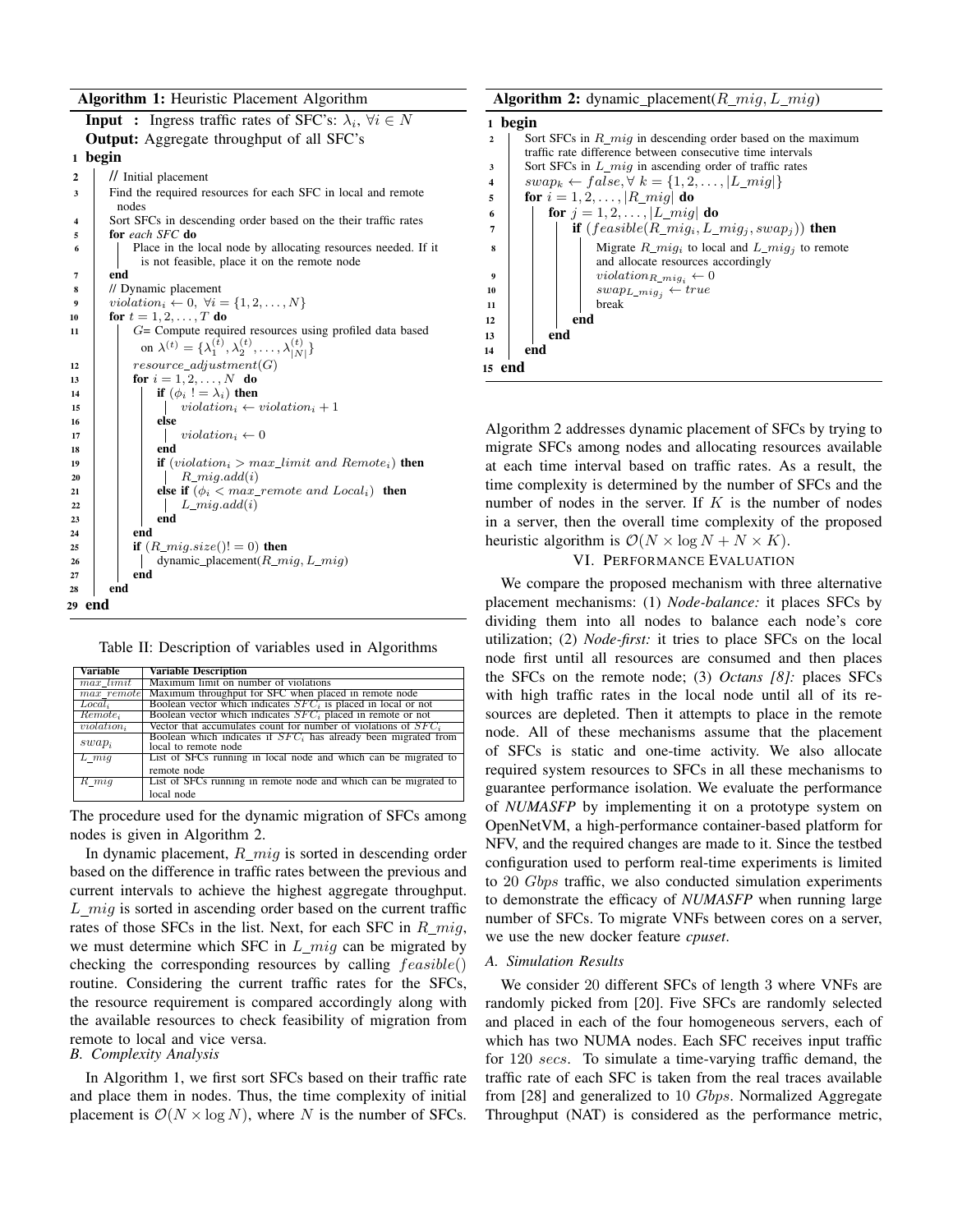

Figure 10: ANAT of four servers for different mechanisms.



Figure 11: Aggregate throughput for various mechanisms over time for one of the four servers.

which is defined as the ratio of aggregate throughput achieved for all SFCs over the total offered load. NAT is calculated for each time interval. The average of NAT for all time instances is calculated and it is named as Average NAT (ANAT).

Fig. 10 shows ANAT for different mechanisms. *NUMASFP* outperforms the other mechanisms. As plotted, *NUMASFP* achieves 16%, 25%, and 23% more ANAT than *Octans*, *Nodebalance*, and *Node-first* mechanisms, respectively. This is due to dynamically migrating SFCs among NUMA nodes. To get a clear understanding, we present in Fig. 11 the aggregate throughput of SFCs running in one of the servers using different placement mechanisms over time. *NUMASFP* outperforms other mechanisms for most of the time instances or it is comparable in some time instances, because it dynamically migrates SFCs across nodes based on the traffic rates of the SFCs. Other mechanisms presented do not account for the migration, and SFCs running in the remote node experience lower throughput at higher traffic rates, whereas SFCs running in the local node do not efficiently utilise the available resources. Based on these results, Fig. 12 represents achieved ANAT of the same server where *NUMASFP* performs better than other mechanisms.

From these results, we conclude that proposed *NUMASFP* mechanism is more effective in improving resource utilization while maximizing aggregate throughput of all SFCs. It also guarantees performance isolation among the co-located services deployed in NFV-based systems.

# *B. Testbed Results*

Since the testbed configuration used to perform real-time experiments is limited to 20 Gbps traffic, we run two SFCs of length two, these two SFCs receive traffic ranging from 1 Gbps to 10 Gbps independently. SFC1 is run in the local node and



Figure 12: ANAT of the single server for different mechanisms.



Figure 13: Experimental results of *NUMASFP*.

SFC2 in the remote node, with initial traffic rates of 10 Gbps and 5 Gbps, respectively. At time instance 8, the traffic rate of SFC1 is decreased to 6 *Gbps* and that of SFC2 is increased to 10 Gbps. As a result, the total throughput of all mechanisms drops. After the violation limit is exceeded at time instance 11, *NUMASFP* migrates SFC1 to the remote node and SFC2 to the local node. This results in an increase in throughput, as seen in Fig. 13.

Setting threshold for the number of violations before making a migration decision may cause ping-pong effects that affect overall system performance as each migration causes some amount of physical resources to be provisioned or released. This can be addressed by leveraging machine learning (ML) techniques that can help in predicting the future traffic which can help in minimizing the number of migrations.

## VII. CONCLUSIONS AND FUTURE WORK

In this paper we presented *NUMASFP*, an NFV orchestrator that places SFCs in a many-core server and dynamically migrates SFCs among NUMA nodes based on their traffic rates while maximizing the aggregate throughput of all SFCs. We built a prototype of *NUMASFP* on OpenNetVM, a high performance NFV platform for the performance study. The evaluations of *NUMASFP* reveal that it provides performance isolation while significantly improving aggregate system performance. As future work, we plan to work on integrating ML mechanisms for deciding when and where to migrate SFCs and how many resources to allocate to VNFs.

#### ACKNOWLEDGEMENT

The authors would like thank Mr. Maruthi S Inukonda for extending his support in using the OpenNetVM platform for migration experiments.